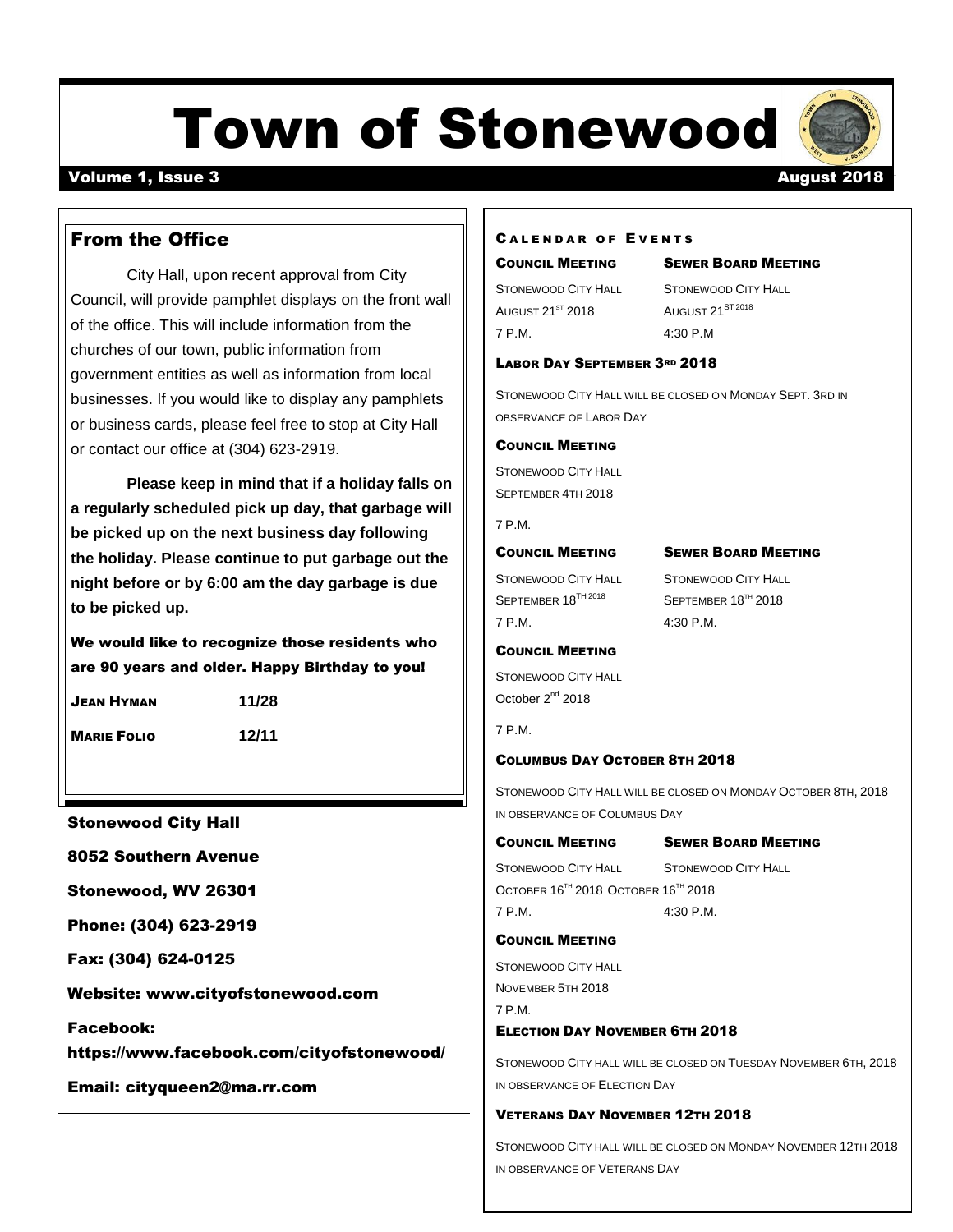## Information on Ordinances

**Recent ordinances passed:**

**Fireworks**

**Littering**

**Oversized/Overweight Vehicles**

**Theft of Utilities**

**All Terrain Vehicles**

**Curfew**

**Deferred Payment plans for Water and Sewer**

**Returned Check Policy**

**Water Utility Leak Adjustment Policy**

**Sewer Utility Leak Adjustment Policy**

**Obscene, anonymous, harassing and threatening communications by computer, cell phones and electronic communication devices**

**Trespass on property other than structure or conveyance**

It is unfortunate that we have numerous areas experiencing high volumes of litter. We have received assistance from numerous organizations like the Stonewood Lions Club, who try to assist in the maintenance of Route 58. Any violators caught littering will be cited and prosecuted in Municipal court.

City Council is in the process of preparing and considering a City ordinance on cats. Please keep in mind, if you take responsibility for any animal, be considerate of your neighbors in providing proper care for said animal.

All ordinances can be viewed on our website at [www.cityofstonewood.com](http://www.cityofstonewood.com/) under the More Tab.

## Code Enforcement Notice

*We still have about two more months of the grass cutting season. This summer has been more successful in keeping properties in compliance than last summer. We hope to continue along this path.* 

*In the past year, we have set out to rid the City of inoperable and unlicensed vehicles and have been successful. All the vehicles in violation have been licensed or taken out of the City. We thank everyone for their compliance and cooperation in handling this matter.* 

*We are working with the owners of dilapidated and unsightly structures to tear down or fix them. We have seen one property starting to be torn down on Woodland Avenue and are almost finished. A few other property owners have made plans on what needs to be fixed up for the structures to be code compliant. We are working to get these done in a timely manner.* 

*If you have any questions regarding code violations, feel free to contact me at (304) 623-2919.*

*Thank you,*

*Robert Leonard, Code Official*

*Certain residents have worked really hard to maintain City sidewalks. The City would like to personally thank those that have taken time to dedicate past, present and future time to the maintenance of our Town. If you are not able to physically help or help by monetary means, please contact the City so we can assist you with any maintenance necessary.* 

**We can now accept Visa, MasterCard and Discover credit card payments for water bills in office or over the phone. The same rates apply if you call in or make a payment online. The rate is \$3.95 for payments up to \$131.75 and 3% for payments over \$131.75. The City of Stonewood does not receive this fee. If you have any questions, please feel free to contact our office.**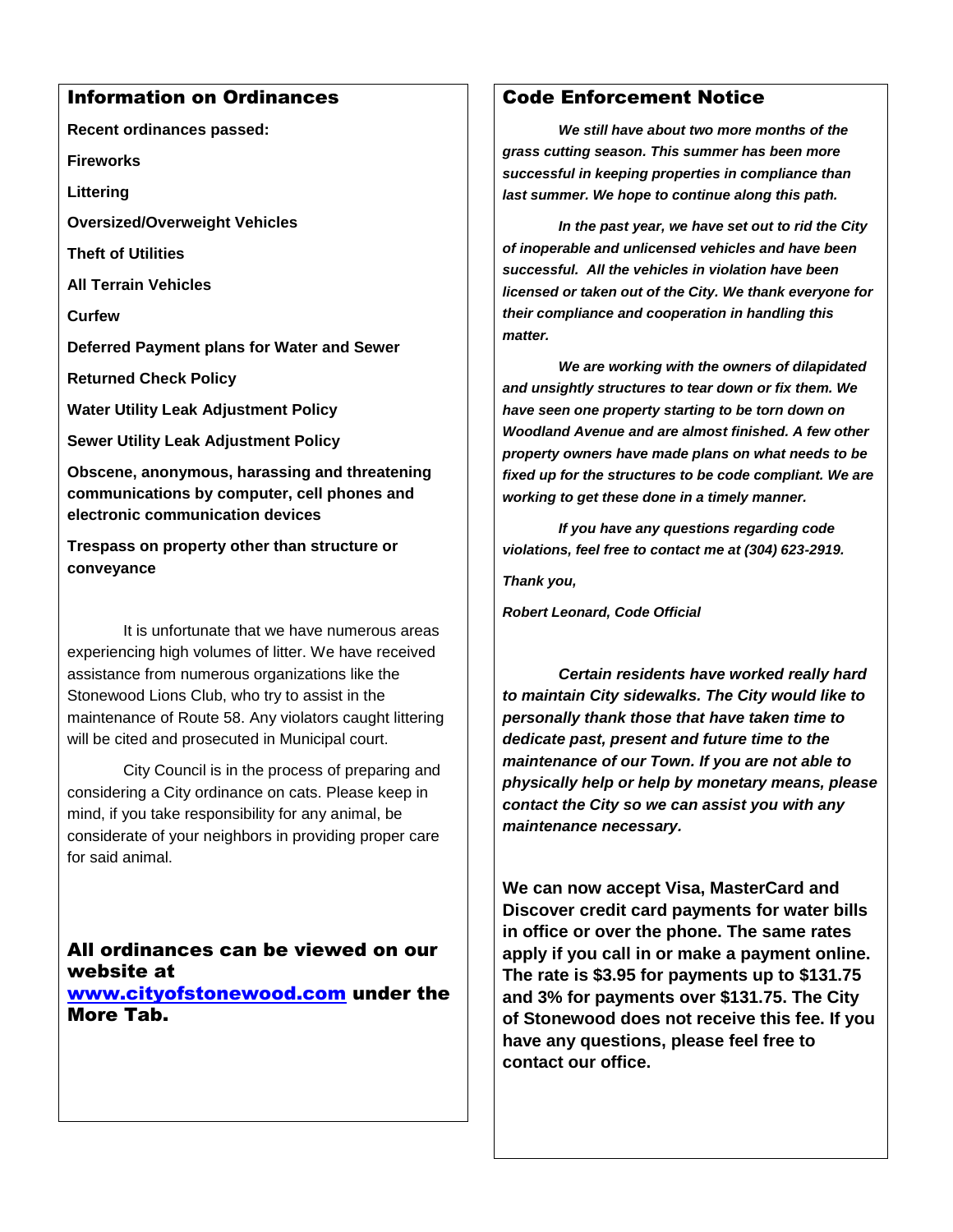## Life on the Stonewood Beat

## Chief M. A. Secreto

Children will begin school on Wednesday August  $15<sup>th</sup>$ , 2018 and there will be traffic delays on Cost Avenue as well as heavier than normal traffic. Officers will monitor speed (15 MPH school zone) and stop traffic on Cost Avenue for the children walking to Norwood Elementary School between the hours of 7:00 am to 8:00 am and 2:00 pm to 3:00 pm. Please manage your times for these traffic delays by allowing yourself extra time for travel. Please be aware of school buses stopping will loading and unloading students. Do not violate school bus red lights.

The Stonewood Police Department would like to thank Colombo Law for providing bicycle helmets for children under the age of 15 years old riding bicycles on the roadway. If you know of a child in need, please contact City Hall to make arrangements for a helmet.

Please remember that if you see someone or something suspicious to call 911.

Thank you and God bless!



## **Churches and Locations**

| Our Lady of Perpetual Help                        | <b>Bible Baptist Temple</b>                          |
|---------------------------------------------------|------------------------------------------------------|
| 8092 Third Street                                 | 1450 Cost Avenue                                     |
| (304) 623-2334                                    | (304) 623-2630                                       |
| <b>Church of the Nazarene</b><br>9254 Cost Avenue | <b>Christian &amp; Missionary</b><br><b>Alliance</b> |
| (304) 624-0430                                    | 8273 Hazelwood Avenue<br>$(304)$ 624-5966            |
| <b>Congregational Missionary</b>                  | <b>Pentecostal Church of</b>                         |
| 8086 Hazelwood Avenue                             | <b>Living God</b>                                    |
| (304) 622-7256                                    | 8144 Stout Street                                    |
|                                                   | (304) 884-8154                                       |

## From the Maintenance Department

It has been a busy summer and the Maintenance department would like to thank you for your patience as we're making our way through the "to do" list around the City.

As a reminder, recycling is picked up every Friday so please put your bins out on Friday and not on your regular trash collection day. If there is recycling set out with the garbage, it will be left and picked up on that Friday.

With the changes of the season around the corner, please do not discard your leaves in the garbage; we cannot dispose of grass clippings or leaves. Also, with the winter months approaching please check your outside faucets to guard against freezing and water leaks. If you have exposed lines that could freeze, don't forget the heat tape!

Please report any issues for the Maintenance department to the office.



Currently we estimate that 30% of the 964 Stonewood residents are recycling. The City pays 93% more for one dump at the landfill versus the whole month of recycling. It is a significant savings to the City to remove recycled products from our weekly waste collections and you're helping the environment. Please have recycling out Thursday evening or Friday morning by 6:00 am. If you need a recycle bin, please call the office and we'll deliver a bin for your Friday pickup. Thank you!

**Acceptable materials: Pourable plastic containers with #1 or #2 on bottom (ex. Plastic soda bottles, plastic milk jugs, etc.) Newspapers, aluminum cans, bi-metal and steel cans and corrugated cardboard. Unacceptable materials: Foam, plastic grocery bags, pizza boxes, egg cartons, butter tubs and glass and oil containers.**